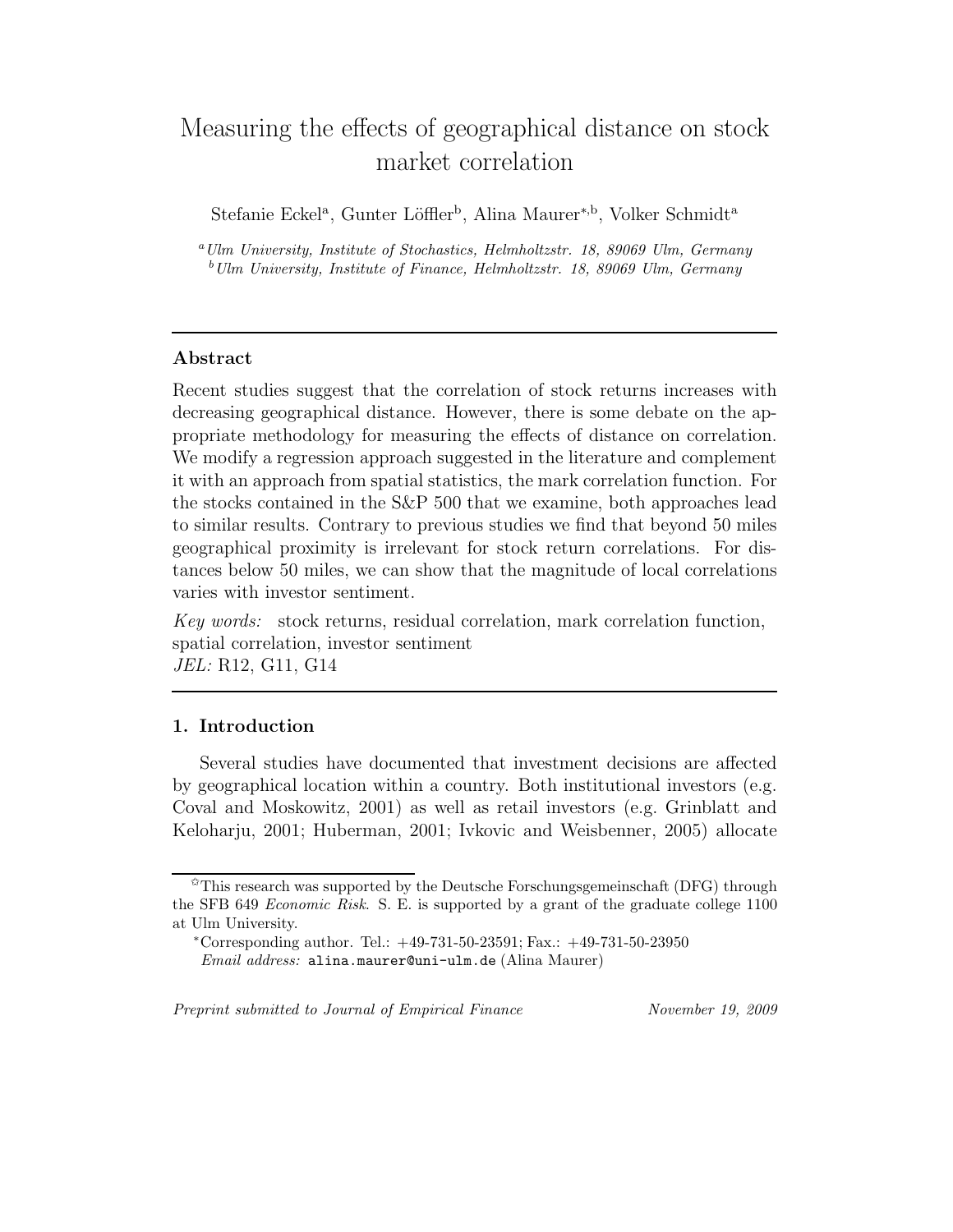a disproportionately large fraction of their portfolios to firms that are close to their offices or homes. Possible reasons for such investment patterns are informational advantages and behavioral preferences for familiarity.<sup>1</sup> The latter can lead to locally correlated trading through the following channel: local information or events – be they value-relevant or not – lead to correlated trading activity of local investors; as investors focus on local stocks, trading patterns in nearby-stocks will be correlated, too. Pirinsky and Wang (2006) and Barker and Loughran (2007) test an implication of this conjecture and conclude that the correlation of stock returns increases with decreasing distance. Another possible explanation for locally correlated stock returns is locally correlated fundamentals, but Pirinsky and Wang (2006) fail to find support for this second explanation.

There is some debate on the appropriate methodology for measuring the effect of distance on correlation. Barker and Loughran (2007), for example, question the approach of Pirinsky and Wang (2006). One contribution of our paper is therefore methodological. We modify the regression analysis suggested by Barker and Loughran (2007) and complement it with an approach from spatial statistics, the mark correlation function. For the stocks contained in the Standard and Poor's 500 index (S&P 500) that we examine, both approaches lead to similar results. Contrary to previous studies we find that beyond 50 miles geographical proximity is irrelevant for stock return correlations. We only document an increase in correlations if headquarters are less than 50 miles apart.

In a second contribution to the literature we study the time-series behavior of local correlations. This is made possible by the mark correlation approach, which only needs one cross-section of returns to generate estimates of geographical correlation. We find that the magnitude of local correlation varies with a proxy of investor sentiment suggested by Baker and Wurgler (2007). The finding supports the behavioral-based explanation for local correlation.

The remainder of the paper is organized as follows. Section 2 describes the data, Section 3 the methodology. Empirical results on local correlation are reported in Section 4. Section 5 concludes.

<sup>1</sup>For experimental evidence on the role of familiarity, see Heath and Tversky (1991).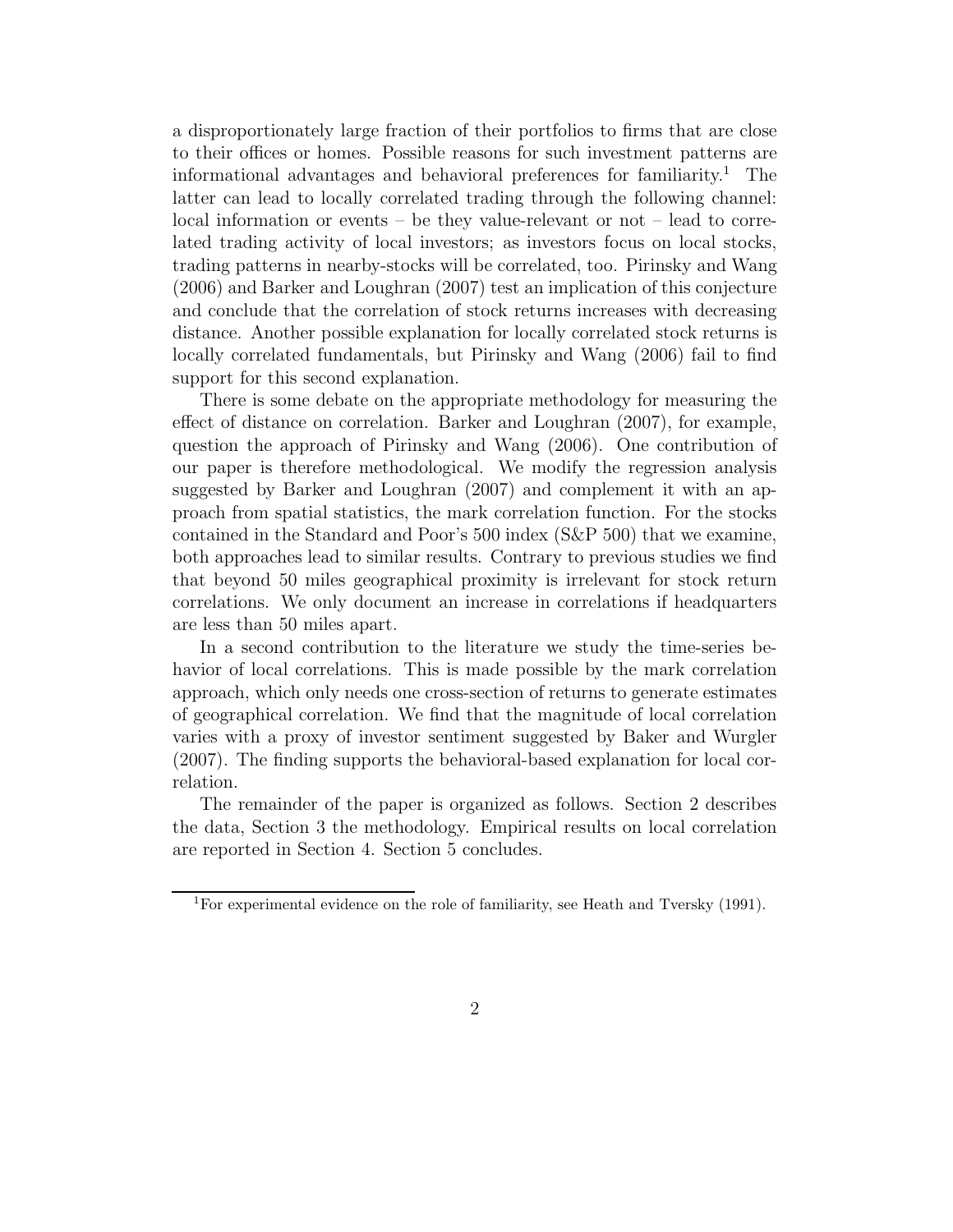## 2. Data

Our analysis is based on firms listed on the S&P 500 on August 15th 2005.<sup>2</sup> Monthly stock returns are obtained from the Center for Research in Security Prices (CRSP). Address information (state, city and five digit zip code) for the location of headquarters along with the Standard Industrial Classification (SIC) code are from the annual COMPUSTAT Database. Information on population numbers is taken from US Census Bureau (2009), which derive from the census 2000.

We analyze monthly stock returns for the period 01/2000 - 12/2008 for firms with headquarters located in the USA.<sup>3</sup> We do include delisting returns (e.g. the delisting return for Lehman Brothers Holdings Inc. in September 2008 is -99.68%). One could be concerned that such extreme observations might have a strong influence on the results. In a sensitivity analysis, we remove firms that get delisted and re-run the analyses. This has virtually no effect on the findings reported in the paper.

We demand a minimum of 60 monthly stock returns. This reduces the S&P 500 sample to a total of 484 firms or  $116886 = 484(484-1)/2$  firm pairs (due to symmetry reasons each pair only needs to be considered once).

For each firm pair we compute the distance between headquarter locations based on the geographical coordinates of the five digit zip code. Applying the correction for the curvature of the earth, the distance  $d(i, j)$  between two firms  $i$  and  $j$  is given by

$$
d(i, j) = \rho \arccos(\cos(lat_i)\cos(lat_j)\cos(long_i - long_j) + \sin(lat_i)\sin(lat_j)),
$$

where  $\rho$  is the earth circumference  $(\rho = 3959.871 \text{ miles})$  and  $(lat_i, long_i)$  denote the geographical coordinates, i.e. the latitude and longitude in radian (e.g. Zwillinger, 1995). Geographical coordinates for US zip codes can be obtained from US Census Bureau (2009). Figure 1 shows the distribution of distances between firm pairs in our sample. The graph displays the proportion of firms within a certain distance class. The maximum distance is 2714.6 miles with a mean of 1059.1 miles.

<sup>2</sup>We chose this date to make our results comparable to those of Barker and Loughran (2007).

<sup>&</sup>lt;sup>3</sup>We check the robustness of our results for the periods  $01/2000 - 12/2004$  (the sample used by Barker and Loughran, 2007) and 01/2005 - 12/2008.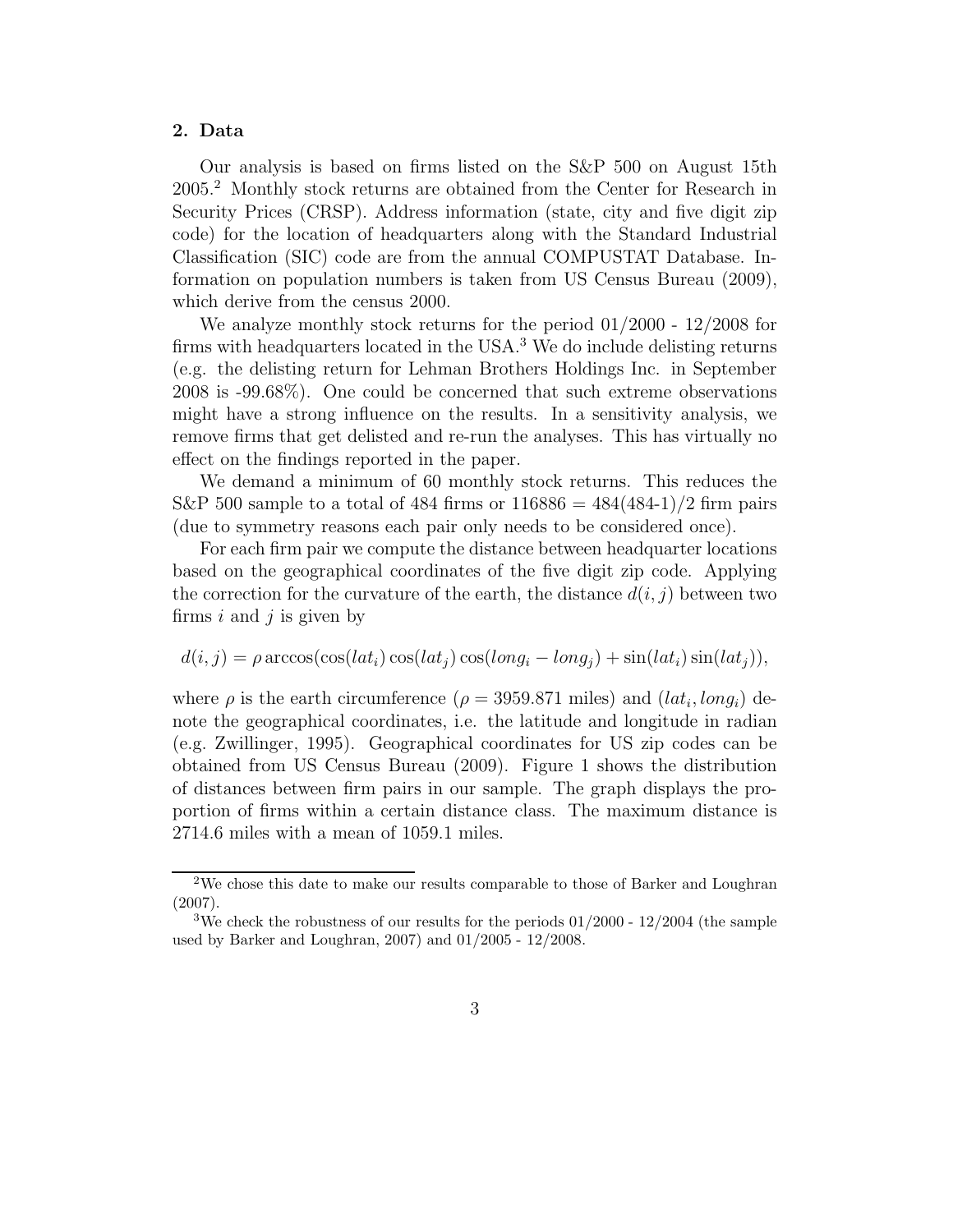

Figure 1: Sample characteristics. Proportion of firm pairs at a given distance (measured in 100 miles).

The analysis of comovements of stock returns is based on the analysis of residual stock returns in order to control for the possibility that geographical clustering of firms with similar characteristics leads to higher correlations of nearby firms. Residual returns are obtained from a five-factor regression with excess return being the dependent variable:

$$
R_{j,t} - RF_t = a_j + b_j(RM_t - RF_t) + s_jSMB_t + h_jHML_t
$$
  
+ 
$$
m_jMOM_t + c_j(RI_{j,t} - RM_t) + \varepsilon_{j,t}
$$
 (1)

Here,  $R_{i,t}$  is the stock return for firm j in month t and  $RF_t$  denotes the risk-free return in month t. Based on the results of Fama and French (1993) we control for common variation in stock returns by including the market excess return  $RM_t - RF_t$ , the return of small minus big stocks  $(SMB_t)$ , and the return of high book-to-market minus low book-to-market stocks  $(HML_t)$ in the set of independent variables.<sup>4</sup> Following Carhart (1997) we also add a momentum factor  $(MOM_t)$ . In order to control for industrial clustering, we include the difference between the mean industry return and the market return  $RI_{j,t} - RM_t$ . Here,  $RI_{j,t}$  denotes the mean industry return at time t for industry class of firm  $j$ . We consider the 48 industry classes as defined in Fama and French (1997), which are based on the four digit SIC code. The

<sup>&</sup>lt;sup>4</sup>We use the data provided by Kenneth French (see French, 2009).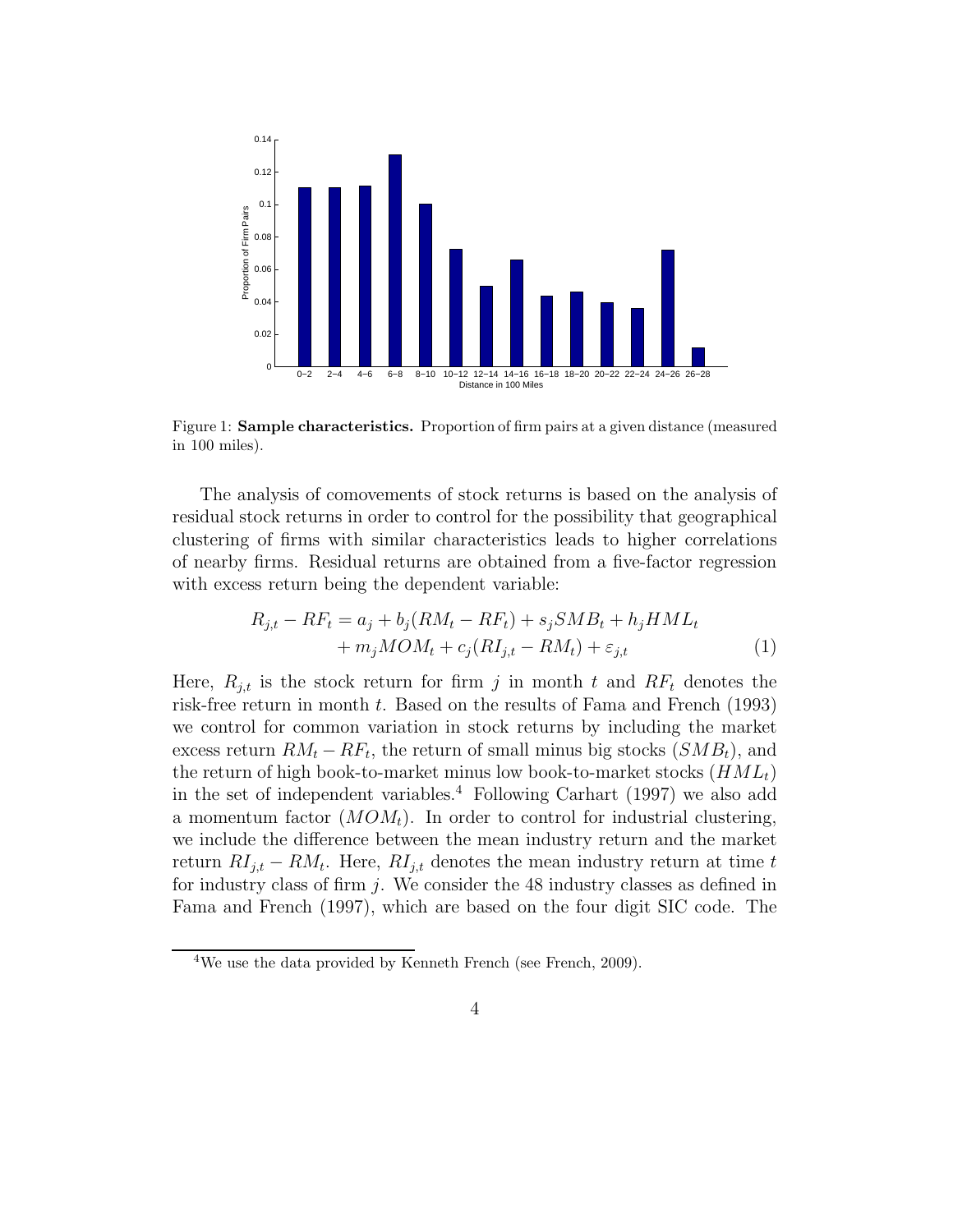corresponding monthly industry returns are taken from Kenneth French's data library (see French, 2009), who computes the mean industry return over all stocks traded on the AMEX, NYSE and NASDAQ. Regression (1) is run for each firm separately.

#### 3. Methodology

We introduce a new approach for the analysis of spatial stock market correlations: the mark correlation function. The analysis is complemented by a dummy regression approach.

The main difference between the mark correlation function and a regression analysis relates to the order in which the data is analyzed. Our data consists of a number of measurement locations (locations of firms' headquarters) and a number of measurement times (months). Computing the mark correlation function, we get a functional correlation estimate for each month which is then averaged over time. In the regression approach, we first average over time by computing the time series correlation for each pair individually. Then we average over space by analyzing the drivers of these correlations.

#### *3.1. Mark Correlation Function*

We introduce a method from spatial statistics that is based on the socalled mark correlation function for marked point processes (e.g. Cressie, 1993; Stoyan and Stoyan, 1994; Illian et al., 2008). In order to analyze the spatial correlations of stock returns, we consider the locations of firm headquarters as points  $X_i$  on the (spherical) surface of the earth and their residual stock returns as marks  $R_i$  of these points. The sequence  $(X_1, R_1), (X_2, R_2), \ldots$ is then a marked point process on the sphere  $S_\rho \subset \mathbb{R}^3$ , where  $S_\rho$  has its midpoint at the origin and circumference  $\rho = 3959.871$  miles. The point process is assumed to be isotropic, which means that its distribution is invariant with respect to arbitrary rotations of the (spherical) coordinate system. Further, the marked point process is called independently marked (or independently labeled) if the marks  $R_1, R_2, \ldots$  are independent and identically distributed random variables, which are independent of the sequence  $X_1, X_2, \ldots$ 

Our study includes only firms with headquarters located within the USA. Consequently, we can consider the sequence  $(X_1, R_1), (X_2, R_2), \ldots$  as the restriction of a (more comprehensive) marked point process on  $S_{\rho}$  to the territory of the USA.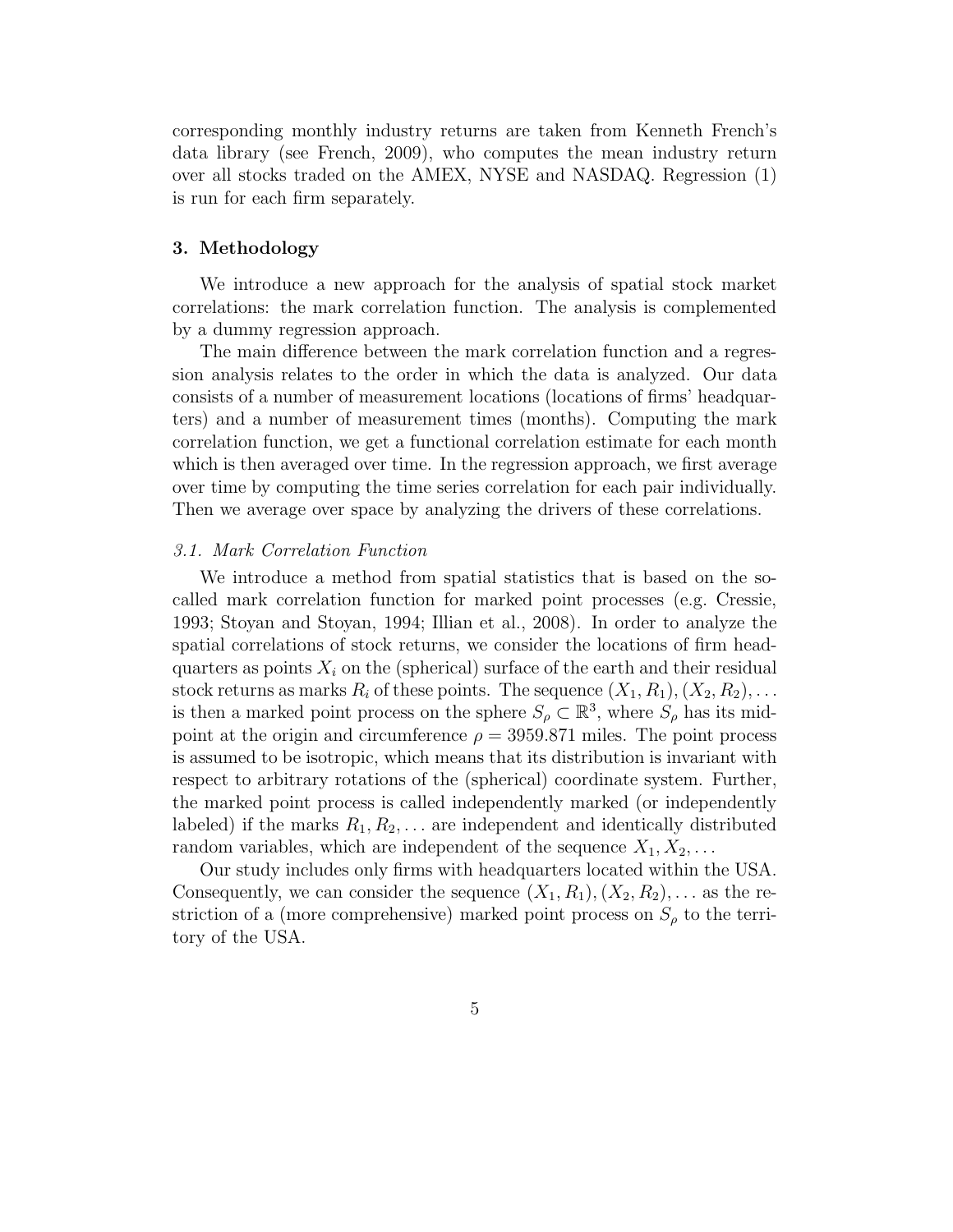The mark correlation function  $\kappa(r)$  of the marked point process quantifies the stochastic correlation of marks of points that are located at a given distance  $r > 0$ . Heuristically speaking, positive values of  $\kappa(r)$  indicate that pairs of points with distance  $r$  have similar marks, while negative values of  $\kappa(r)$  indicate different marks. In case of independent marking, it can be shown that  $\kappa(r) \equiv 0$  holds for any  $r > 0$ . The mark correlation function of  $(X_1, R_1), (X_2, R_2), \ldots$  can therefore be interpreted as a quantitative characteristic of the spatial interaction between the marks  $R_i$  of the points  $X_i$ .

A more formal definition of the mark correlation function can be found e.g. in Illian et al. (2008), where numerous applications of this point process characteristic are discussed. Further examples of statistical correlation analysis for spatial marked point patterns are investigated in Eckel et al. (2008), where the temporal trend of the geographical correlations of the purchasing power in Baden-W¨urttemberg, Germany, is analysed, and in Mattfeldt et al. (2009), who present a spatial correlation analysis of labelling patterns for mammary carcinoma cell nuclei.

For any  $r \in (0, r_{\text{max}})$ , where  $r_{\text{max}}$  is a suitably chosen maximum distance, a statistical estimator  $\hat{\kappa}(r)$  for  $\kappa(r)$  is given by

$$
\widehat{\kappa}(r) = \frac{\sum_{X_i, X_j \in W, i \neq j} k_h(r - |X_i - X_j|)(R_i - \widehat{\mu})(R_j - \widehat{\mu})}{\sum_{X_i, X_j \in W, i \neq j} k_h(r - |X_i - X_j|)} / \widehat{\sigma}^2, \qquad (2)
$$

where  $|X_i - X_j|$  is the spherical distance of  $X_i$  and  $X_j$ , while  $k_h$  is the Epanechnikov kernel with bandwidth  $h = 20$  miles, and W denotes the sampling window (in our case, the territory of the USA). Furthermore,

$$
\widehat{\mu} = \frac{1}{\#\{n : X_i \in W\}} \sum_{X_i \in W} R_i
$$

and

$$
\hat{\sigma}^2 = \frac{1}{\#\{i : X_i \in W\} - 1} \sum_{X_i \in W} (R_i - \hat{\mu})^2
$$

are estimators for the mean and variance of the marks, respectively. The estimator  $\hat{\kappa}(r)$  given in formula (2) has been implemented using the Javabased GeoStoch library, which has been developed during the last 10 years at Ulm University (Mayer et al., 2004).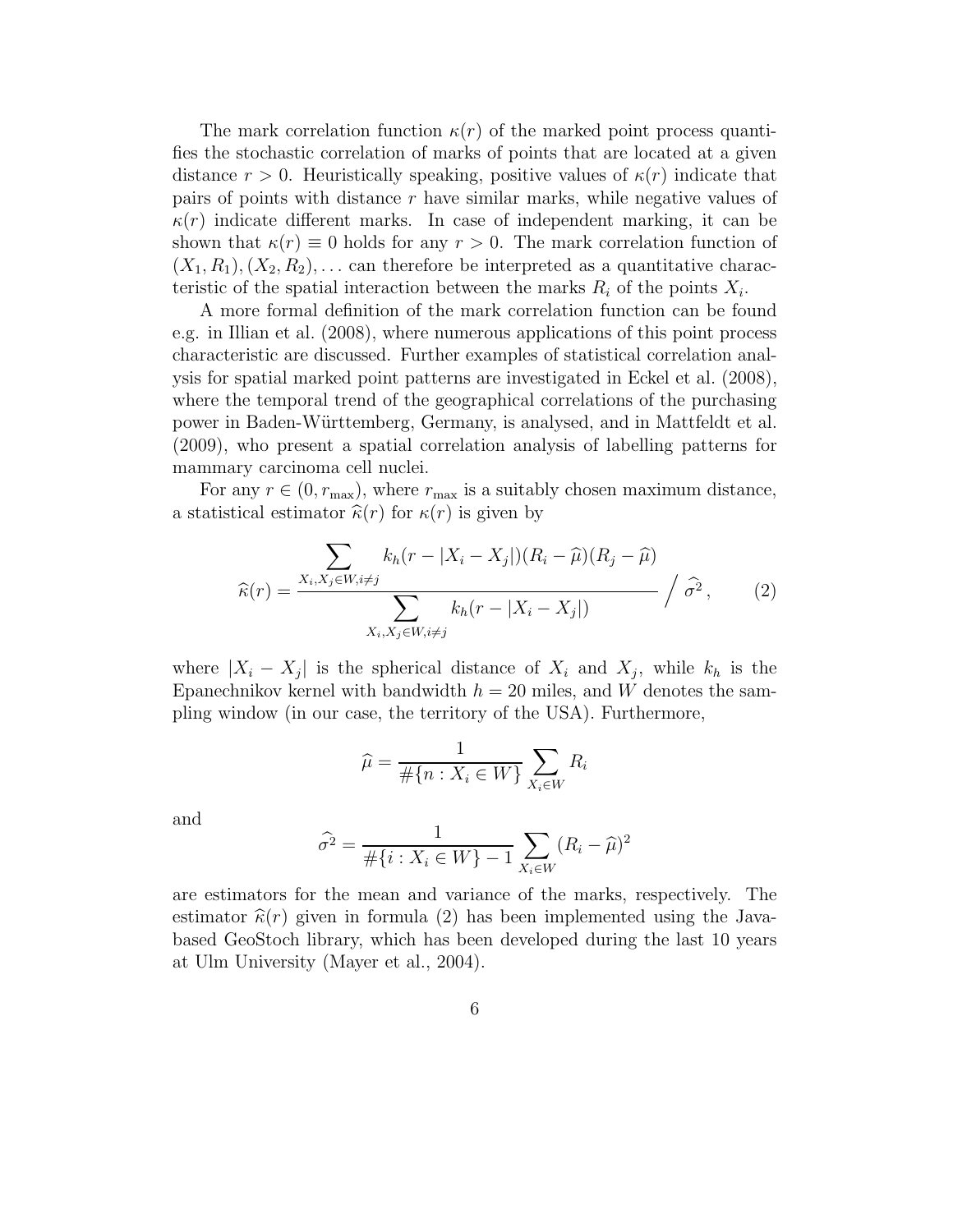For the definition and estimation of the mark correlation function it is convenient to consider so-called simple point patterns only, i.e. there is at most one mark  $R_i$  at any location  $X_i$ , which means that  $R_i = R_j$  if  $X_i = X_j$ . Thus, we aggregate the residual returns of firms with the same zip code to a single value, where we use the mean residual return as joint mark. This leaves us with 355 locations, i.e. 355 points  $X_i$  in the point pattern.

Given the estimates  $\hat{\kappa}^{(1)}(r), \ldots, \hat{\kappa}^{(T)}(r)$  for a total of T months, the mark correlation at a distance r is measured by  $\overline{\kappa}(r) = (\widehat{\kappa}^{(1)}(r) + \ldots + \widehat{\kappa}^{(T)}(r))/T$ and an approximate (pointwise) 95% confidence interval is given by

$$
(\overline{\kappa}(r) - z_{0.975} \text{SE}(\overline{\kappa}(r)), \overline{\kappa}(r) + z_{0.975} \text{SE}(\overline{\kappa}(r))),
$$

where

SE(
$$
\overline{\kappa}(r)
$$
) =  $\sqrt{\frac{1}{T(T-1)} \sum_{t=1}^{T} (\widehat{\kappa}^{(t)}(r) - \overline{\kappa}(r))^2}$ , (3)

and  $z_{0.975}$  denotes the 0.975 quantile of the standard normal distribution.<sup>5</sup>

#### *3.2. Regression Model*

We complement the mark correlation approach by analyzing the effect of distances between headquarter locations on the correlation of stock returns by means of a least squares (OLS) regression. Pairwise correlation is regressed on a set of dummy variables that capture the distance between two headquarter locations. For this purpose we define distance classes and set the respective dummy to one if the distance between two firms belongs to a certain distance class, i.e. for some  $d < d'$  we put

$$
D_{i,j}^{d,d'} = \begin{cases} 1 \text{ if } d \text{ miles} \le \text{distance between firms } i \text{ and } j < d' \text{ miles,} \\ 0 \text{ else.} \end{cases} \tag{4}
$$

The empirical correlation of residual returns for firms  $i$  and  $j$  is given by

$$
CORR_{i,j} = \frac{\sum_{t=1}^{N_{i,j}} (\hat{\varepsilon}_{i,t} - \bar{\hat{\varepsilon}}_i)(\hat{\varepsilon}_{j,t} - \bar{\hat{\varepsilon}}_j)}{\sqrt{\sum_{t=1}^{N_{i,j}} (\hat{\varepsilon}_{i,t} - \bar{\hat{\varepsilon}}_i)^2 \sum_{t=1}^{N_{i,j}} (\hat{\varepsilon}_{j,t} - \bar{\hat{\varepsilon}}_j)^2}},
$$
(5)

<sup>&</sup>lt;sup>5</sup>Formula (3) is based on the assumption that the estimated values  $\hat{\kappa}^{(1)}(r), \ldots, \hat{\kappa}^{(T)}(r)$ are independently sampled, which we test with Fisher's g-test (see Brockwell and Davis, 1991). The null hypothesis of Gaussian white noise is not rejected (at a significance level of 5%) for all but one distance.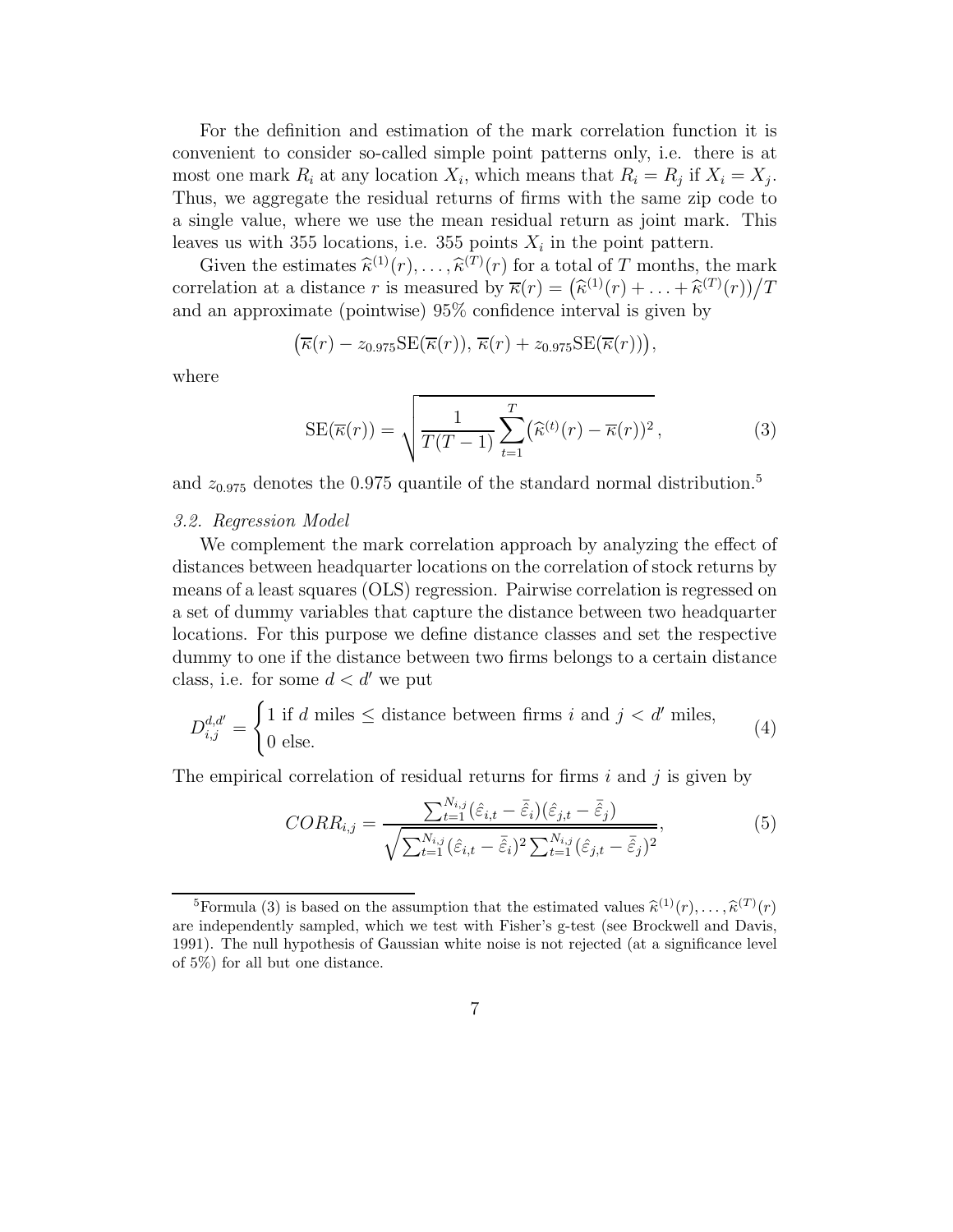where  $\hat{\varepsilon}_{i,t}$  denotes the residual return of firm i at time t and  $\bar{\hat{\varepsilon}}_i$  is the mean residual return of firm i. Further,  $N_{i,j}$  is the number of available pairwise observations for firms  $i$  and  $j$ . To obtain a valid estimate for the empirical correlation, we demand a minimum of 60 pairwise observations. The general regression model has the form

$$
CORR_{i,j} = \alpha + \beta^{\top} D_{i,j} + u_{i,j},\tag{6}
$$

where  $u$  denotes the error term,  $D$  is a vector of dummy distance variables,  $\alpha$  denotes the regression constant, and  $\beta^{\top} = (\beta_1, \dots, \beta_l)$  is the transposed vector of respective coefficients, with l being the number of distance classes considered. One might be concerned about the appropriateness of linear regression because the dependent variable, being a correlation coefficient, is bounded between -1 and 1. However, since we examine the correlation of residual returns, which are typically small, the majority of observations in our sample do not come close to the bounds. The minimum (maximum) correlation computed for residual returns from  $01/2000$  -  $12/2008$  is  $-0.69$ (0.92). The rather large maximum value is computed for the pair Fannie Mae and Freddie Mac and is an outlier, since the 1% and 99% percentiles amount to -0.29 and 0.31, respectively.

By construction the observations in our sample are not independent. Each firm contributes to multiple observations because we consider pairwise correlations. Consequently, the OLS standard errors are biased downward, which leads to inflated t-statistics for  $\hat{\alpha}$  and  $\hat{\beta}$ . Following Barker and Loughran (2007) we address this problem by estimating the standard errors through a bootstrap simulation. More precisely, we generate 1000 bootstrap samples by drawing with replacement from the original data and then run an OLS regression for each bootstrap sample. This results in 1000 bootstrap coefficient estimates  $\hat{\alpha}^{(i)}$  and  $\hat{\beta}^{(i)}$  ( $i = 1, ..., 1000$ ). The standard error of the k-th component of the OLS sample estimate  $\hat{\beta}$  (or  $\hat{\alpha}$ ) is set to the bootstrap standard error

$$
SE^*(\widehat{\beta}_k) = \sqrt{\frac{1}{999} \sum_{n=1}^{1000} (\widehat{\beta}_k^{(n)} - \frac{1}{1000} \sum_{m=1}^{1000} \widehat{\beta}_k^{(m)})^2},
$$
(7)

and an approximate 95% confidence interval is given by

$$
(\widehat{\beta}_k - z_{0.975} \text{SE}^*(\widehat{\beta}_k), \widehat{\beta}_k + z_{0.975} \text{SE}^*(\widehat{\beta}_k))
$$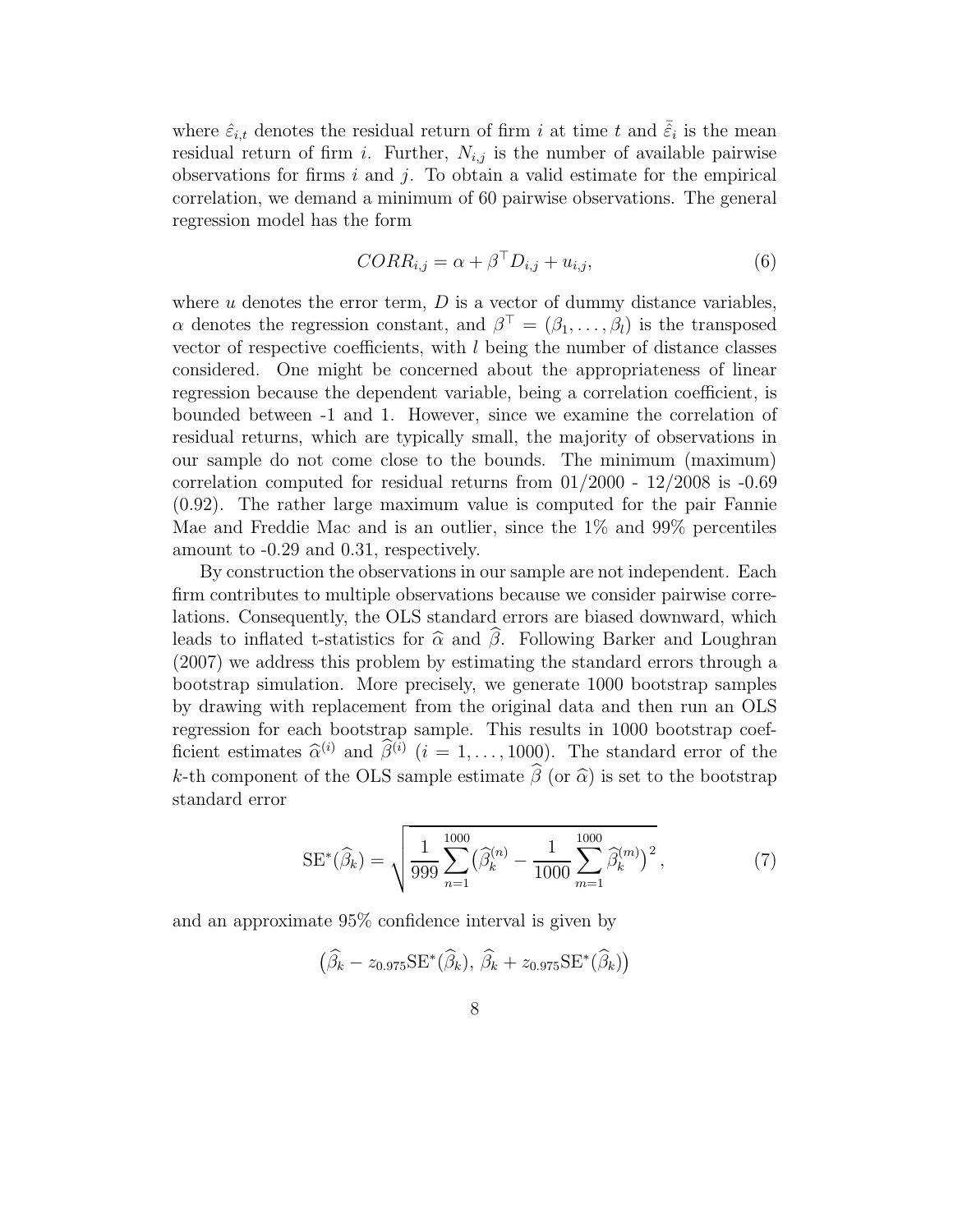(e.g. Sprent and Smeeton, 1994).

An open question in the bootstrap simulation is the resampling technique. Barker and Loughran (2007) suggest to randomly draw firms with replacement from the set of all firms and then construct the bootstrap sample by selecting pairwise combinations of the randomly drawn firms from the original sample (pairwise combinations for the same firm are omitted). In our application the number of firms to be drawn is 484. We will refer to this resampling approach as *firm-by-firm resampling*.

Alternatively and in the style of the block bootstrap discussed in Efron and Tibshirani (1993), one could draw observations from blocks with correlated observations. We suggest to define block i to be the set of all observations in which firm  $i$  is one of the two firms whose correlation is the dependent variable. The number of blocks is then equal to the number of firms. The bootstrap sample is constructed by drawing such blocks with replacement. We will refer to this approach as *blockwise resampling*.

A bootstrap sample constructed by blockwise resampling always includes observations for all firms from the original sample. With firm-by-firm resampling, firms that were not drawn do not appear in a particular bootstrap sample. This implies a smaller variation for blockwise bootstrap samples and we therefore expect smaller standard errors for the coefficient estimates using this technique. However, since the dependence structure in our sample is rather complicated it is not obvious from the literature which approach is superior. We therefore consider both approaches for the bootstrap simulation.

#### 4. Empirical Results

We first present results of the spatial correlation analysis for the period  $01/2000$  -  $12/2008$ . Section 4.2 reports results for the analysis on subsamples, splitting the data with regard to time and population size. Section 4.3 analyzes the link between local correlations and investor sentiment.

## *4.1. Correlation of residual returns – January 2000 to December 2008*

The results from the analysis using the mark correlation function are presented graphically as the mark correlation function provides quasi-continuous values. The estimated spatial correlations for a distance up to 500 miles along with the pointwise  $95\%$  confidence interval are shown in Figure 2. The mean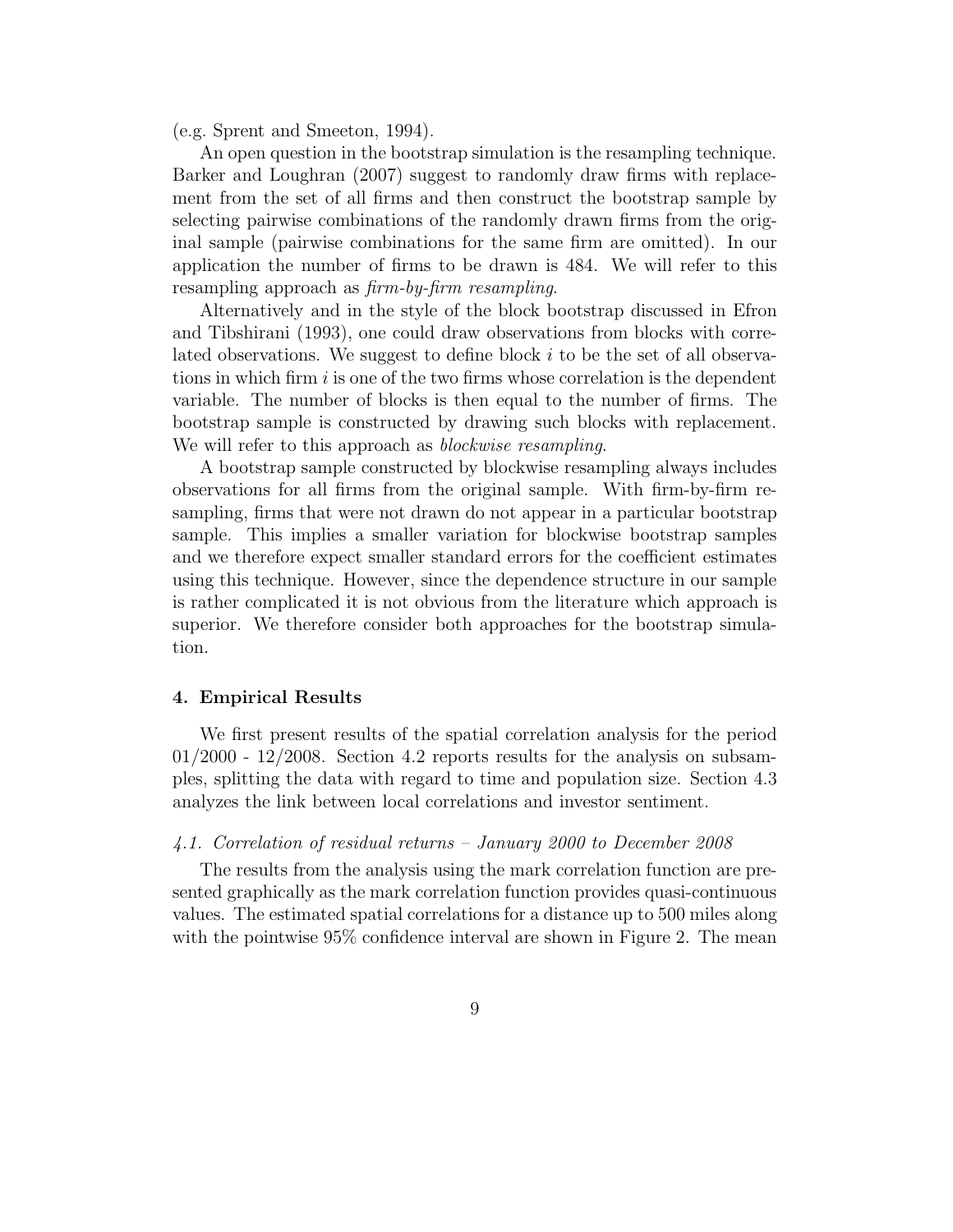

Figure 2: Residual correlation. Correlation of residual returns  $(01/2000 - 12/2008)$  for a distance up to 500 miles from the mark correlation function. Dashed lines show the pointwise 95% confidence interval.

mark correlation function  $\bar{\kappa}(r)$  fluctuates around zero, with the zero line being included in the confidence interval almost everywhere for distances larger than 50 miles. It is only for distances up to 50 miles that the results suggest a statistically significant positive residual correlation.

We investigate this finding further by the following two specifications of the dummy regression model (equation 6):

$$
CORR_{i,j} = \alpha + \sum_{k=1}^{10} \beta_k D_{i,j}^{50(k-1),50k} + u_{i,j}.
$$
 (8)

$$
CORR_{i,j} = \alpha + \sum_{k=1}^{10} \beta_k D_{i,j}^{10(k-1),10k} + u_{i,j}.
$$
 (9)

The first specification considers 10 distance classes, each capturing a distance of 50 miles, and a reference class for all distances exceeding 500 miles. The second specification takes a closer look on short distances, considering 10 smaller distance classes, each for a distance of 10 miles, and a reference class for all distances exceeding 100 miles.

Regression results are presented in Table 1. We report coefficient estimates from an OLS regression on the original sample $6$  and t-statistics that

<sup>6</sup>The means of the bootstrap coefficient estimates are almost identical for the two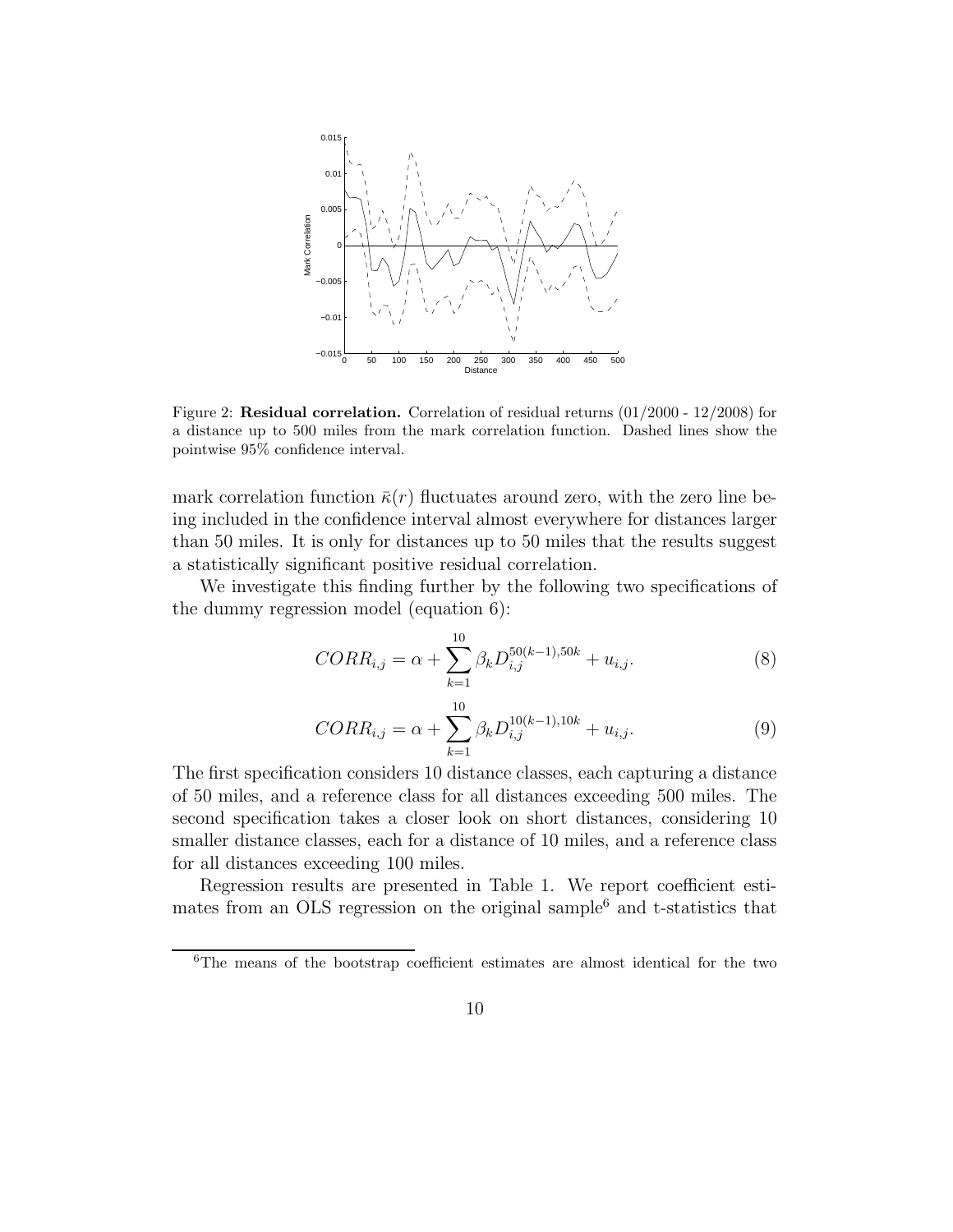

Figure 3: Residual correlation. Correlation of residual returns (01/2000 - 12/2008) with pointwise 95% confidence intervals for a distance up to 100 miles using the mark correlation function (Subfigure (a)) and regression analysis (Subfigure (b)). Dotted and dashed lines in Subfigure (b) are pointwise 95% confidence intervals resulting from firmby-firm and blockwise resampling, respectively.

are based on bootstrap standard errors. We use the firm-by-firm as well as the blockwise resampling technique. The latter results in smaller standard errors, which can be ascribed to the smaller variation in the blockwise resampling samples.

Figure 3 provides a graphical comparison of results for distances up to 100 miles. Subfigures (a) and (b) show the estimated mark correlation and results for the second regression specification (equation 9), respectively. The illustration of results from the regression analysis derives from a linear interpolation of the estimated coefficients. Both graphs show a similar pattern for spatial correlations: an approximately constant level of correlation up to a distance of 30 to 40 miles and a sharp decline thereafter. Moreover, both approaches suggest a rather small residual correlation for nearby firms. The mean mark correlation for firms located in the same zip code is approximately 0.008; the coefficient of  $D^{0,10}$  implies an average increase of correlation by 0.009 as compared to the reference class.

The results differ somewhat in terms of statistical significance for very nearby firms. Confidence intervals are narrower in the mark correlation approach. In the regression approach, the dummy variable for distances be-

techniques and very close to the values obtained from the OLS regression.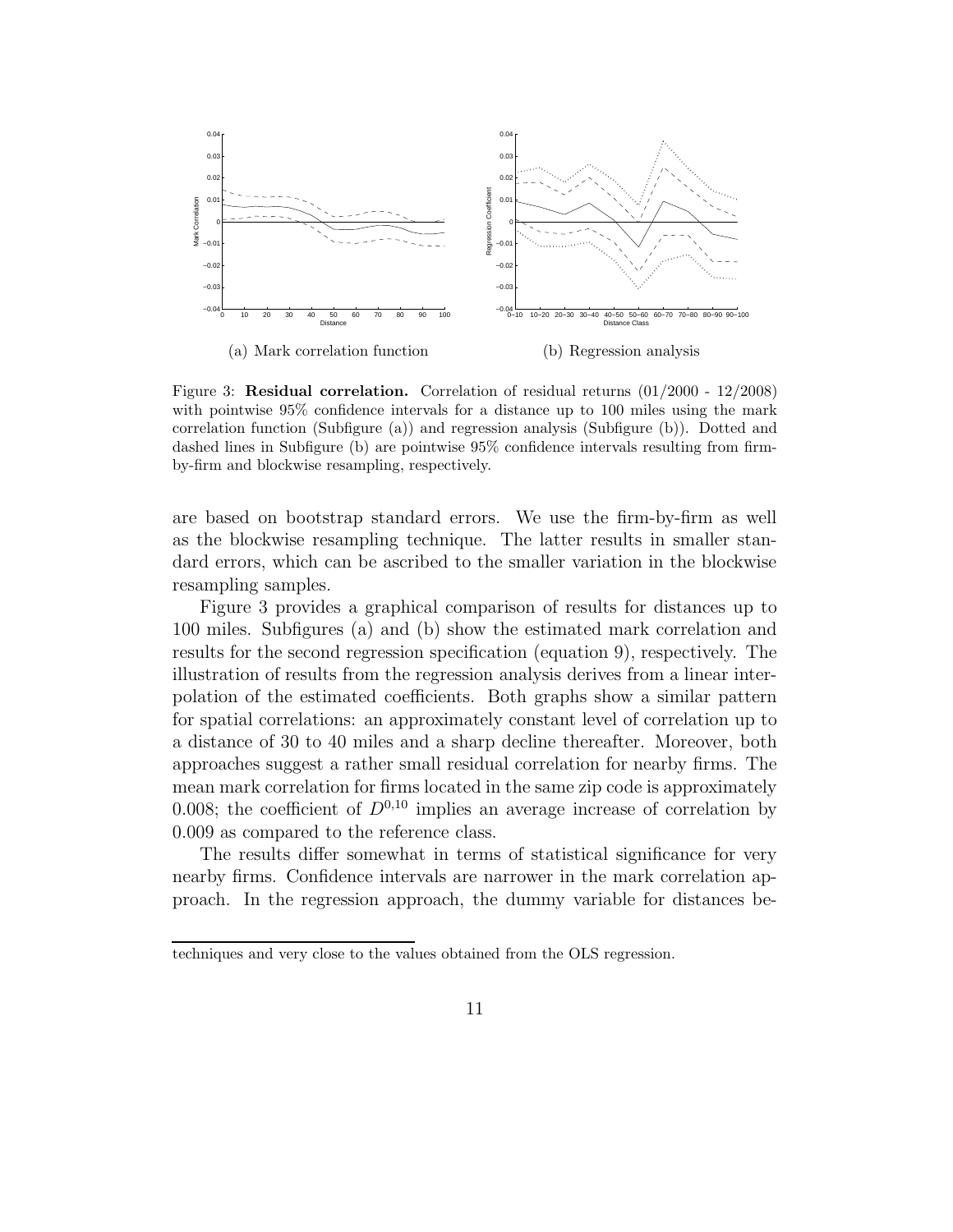| Specification 1 |                               | Specification 2 |                               |
|-----------------|-------------------------------|-----------------|-------------------------------|
| $D^{0,50}$      | 0.0073                        | $D^{0,10}$      | 0.0093                        |
|                 | (1.709)[2.633]                |                 | (1.411)[2.261]                |
| $D^{50,100}$    | $-0.0035$                     | $D^{10,20}$     | 0.0067                        |
|                 | $(-0.754)$ [-1.247]           |                 | (0.734)[1.176]                |
| $D^{100,150}$   | 0.0086                        | $D^{20,30}$     | 0.0033                        |
|                 | (1.422)[2.459]                |                 | (0.439)[0.721]                |
| $D^{150,200}$   | 0.0011                        | $D^{30,40}$     | 0.0085                        |
|                 | (0.250)[0.416]                |                 | (0.940)[1.444]                |
| $D^{200,250}$   | 0.003                         | $D^{40,50}$     | 0.0007                        |
|                 | (0.638)[1.073]                |                 | (0.078)[0.141]                |
| $D^{250,300}$   | 0.0035                        | $D^{50,60}$     | $-0.0116$                     |
|                 | (0.861)[1.566]                |                 | $(-1.194)$ [-2.043]           |
| $D^{300,350}$   | 0.0009                        | $D^{60,70}$     | 0.0094                        |
|                 | (0.236)[0.389]                |                 | (0.671)[1.182]                |
| $D^{350,400}$   | 0.0052                        | $D^{70,80}$     | 0.0047                        |
|                 | (1.136)[1.819]                |                 | (0.469)[0.844]                |
| $D^{400,450}$   | 0.0043                        | $D^{80,90}$     | $-0.0057$                     |
|                 | (0.925)[1.518]                |                 | $(-0.563)$ [-0.885]           |
| $D^{450,500}$   | $-0.0004$                     | $D^{90,100}$    | $-0.0081$                     |
|                 | $(-0.096)$ [-0.163]           |                 | $(-0.871)$ [-1.541]           |
| Constant        | 0.0036                        | Constant        | 0.0042                        |
|                 | $(3.164)$ [5.064]             |                 | (3.881)[6.209]                |
| Firm Pairs      | $\overline{(11}6301)[117066]$ | Firm Pairs      | $\overline{(11}6301)[117066]$ |
| Adj. $R^2$      | (0.0005)[0.0003]              | Adj. $R^2$      | (0.0005)[0.0003]              |

Table 1: Regression results. Dependent variable is the pairwise correlation of residual stock returns. t-statistics are computed based on the firm-by-firm (in parentheses) and blockwise (in square brackets) resampling techniques. Specification 1 (Specification 2) includes dummy variables for 10 equidistant distance classes with a reference class for distances larger that 500 miles (100 miles). Adjusted  $R^2$  and firm pairs are averages from 1000 bootstrap simulations.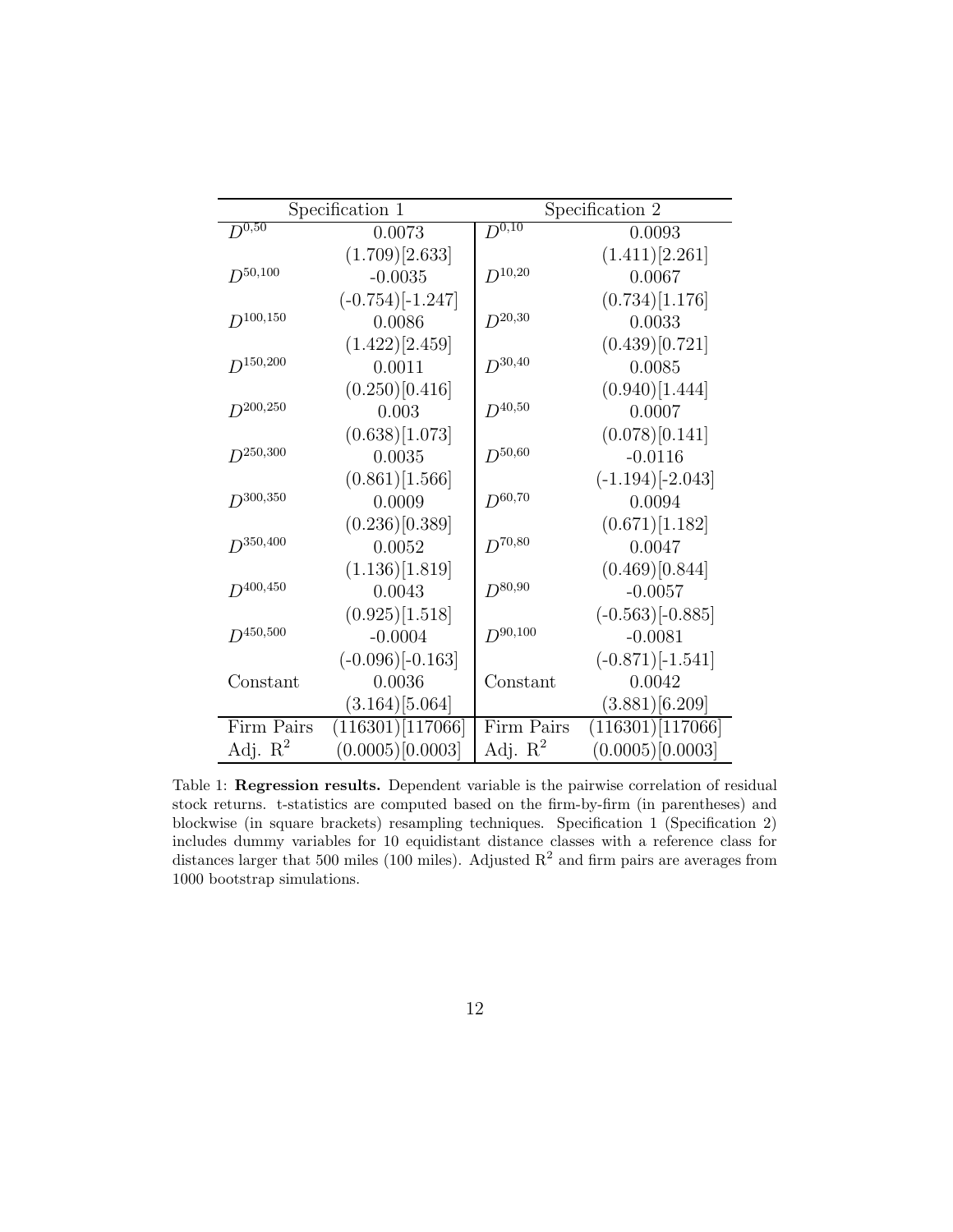tween 0 and 50 miles is significant on the 10% (firm-by-firm resampling) and 1% (blockwise resampling) levels. For the mark correlation approach the 95% confidence interval excludes the zero line for distances up to approximately 30 miles (see Figure 3); additional computations show that the average correlation between 0 and 50 miles is significant at the 1% level. The marginal significance in firm-by-firm resampling should give rise to some caution. Nevertheless, it seems an apt summary to say that there is evidence for stock market correlation being higher for firms that are less than 50 miles apart. The economic significance, however, appears to be very limited, if not negligible. What makes typical retail portfolios risky is unlikely to be the distance effect documented here. It is the low degree of diversification (many investors hold less than three  $\text{stocks}^7$  and, if portfolios are local, the local clustering of firm characteristics. When we remove the industry indices from our factor model, the residual return correlation in the distance class 0 to 50 miles increases from 0.007 to 0.03. While industry clustering has a strong effect on local correlations, the effect of distance per se is much smaller.

Moving on to larger distances, there is no consistent evidence for differences in stock market correlations once the distance is larger than 50 miles. Within the regression approach, firm-by-firm resampling does not lead to coefficients that are significant at a level of 5% or better; with blockwise resampling, there is one significant dummy (100 to 150 miles). The mark correlation function, finally, exhibits only a few isolated cases where the distance is significant at the 5% level.

Our results therefore do not support the findings by Barker and Loughran (2007), who conclude that geographical proximity is an important factor explaining monthly return correlations. In particular, these authors report an increase in correlation of returns by 12 basis points for each reduction in distance by 100 miles.

Barker and Loughran (2007) regress pairwise correlations of stock returns on distance as well as a set of control variables. To capture industry effects, for example, these authors include the industry correlation as an explanatory variable; to capture differences in systematic risk, they include the differences of the Fama-French 3-factor betas.

To ensure that our different finding does not arise from differences in

<sup>7</sup> In the sample of Barber and Odean (2000), for example, the mean household holds 4.3 stocks.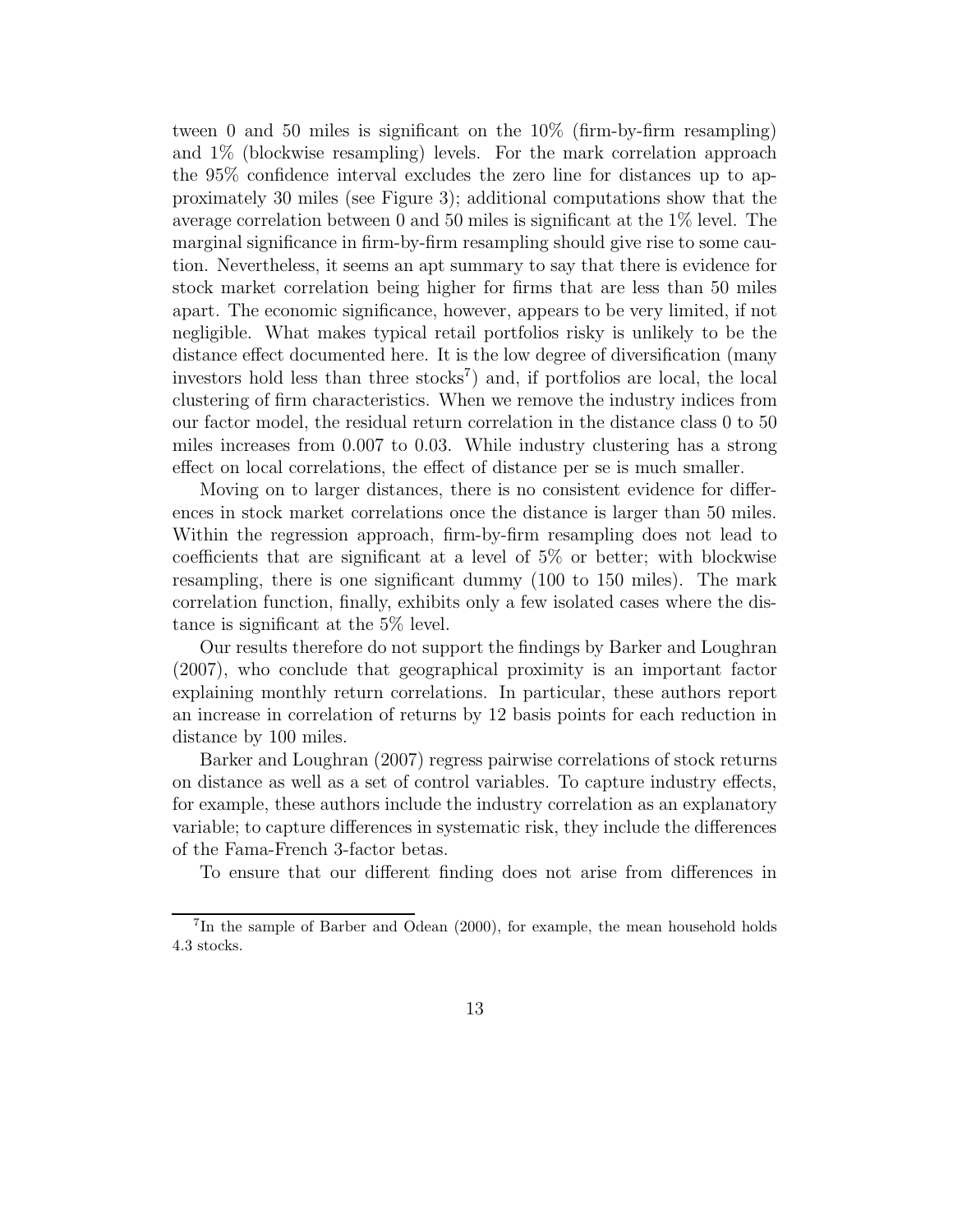| Industry Correlation   | 0.3300    | (14.776)   |
|------------------------|-----------|------------|
| In Same Industry       | $-0.0215$ | $(-1.630)$ |
| Information Technology | 0.0820    | (4.046)    |
| 2000 miles apart       | $-0.1681$ | $(-2.613)$ |
| Distance $<$ 2000      | $-0.0024$ | $(-4.850)$ |
| Distance $>2000$       | 0.0054    | (2.025)    |
| Const.                 | 0.0694    | (5.543)    |
| Firm Pairs             |           | 116294     |
| Adj. $R^2$             |           | 0.2084     |

Table 2: Replication of the regression approach of Barker and Loughran (2007). Dependent variable is the pairwise correlation of stock returns. t-statistics are in parentheses. Adjusted  $R^2$  and firm pairs are averages from 1000 bootstrap simulations. The definition of variables and the bootstrap (firm-by-firm resampling) follows Barker and Loughran (2007, Model 2 in Table 3).

samples, but only from differences in methodologies, we estimate Barker and Loughran's Model 2 using our data set. In this model, correlation coefficients of stock returns are regressed on correlation of industry returns and two dummy variables indicating whether two firms operate in the same industry or belong to the information technology sector. The distance effect is captured by a dummy variable set to one if two firms are 2000 miles or further apart along with two variables measuring the distance between firms (in 100 miles). The first one measures distances up to a distance of 2000 miles and the second one those beyond 2000 miles.<sup>8</sup>

Results reported in Table 2 imply a conclusion similar to that of Barker and Loughran (2007). We find the variable of interest (Distance  $\lt$  2000) having the right sign and being highly statistically significant. This suggests that for each decrease in distance by 100 miles the correlation of returns (even after controlling for industry correlation) increases significantly. The difference between the results of Barker and Loughran and the ones presented above are therefore due to methodology.

We favor our approach because it appears that the Barker and Loughran approach does not sufficiently control for correlation due to factors other

<sup>8</sup>Barker and Loughran (2007) also present results for a richer model including the differences of the Fama-French 3-factor betas. These additional variables, however, have no effect on the magnitude or significance of the distance coefficients.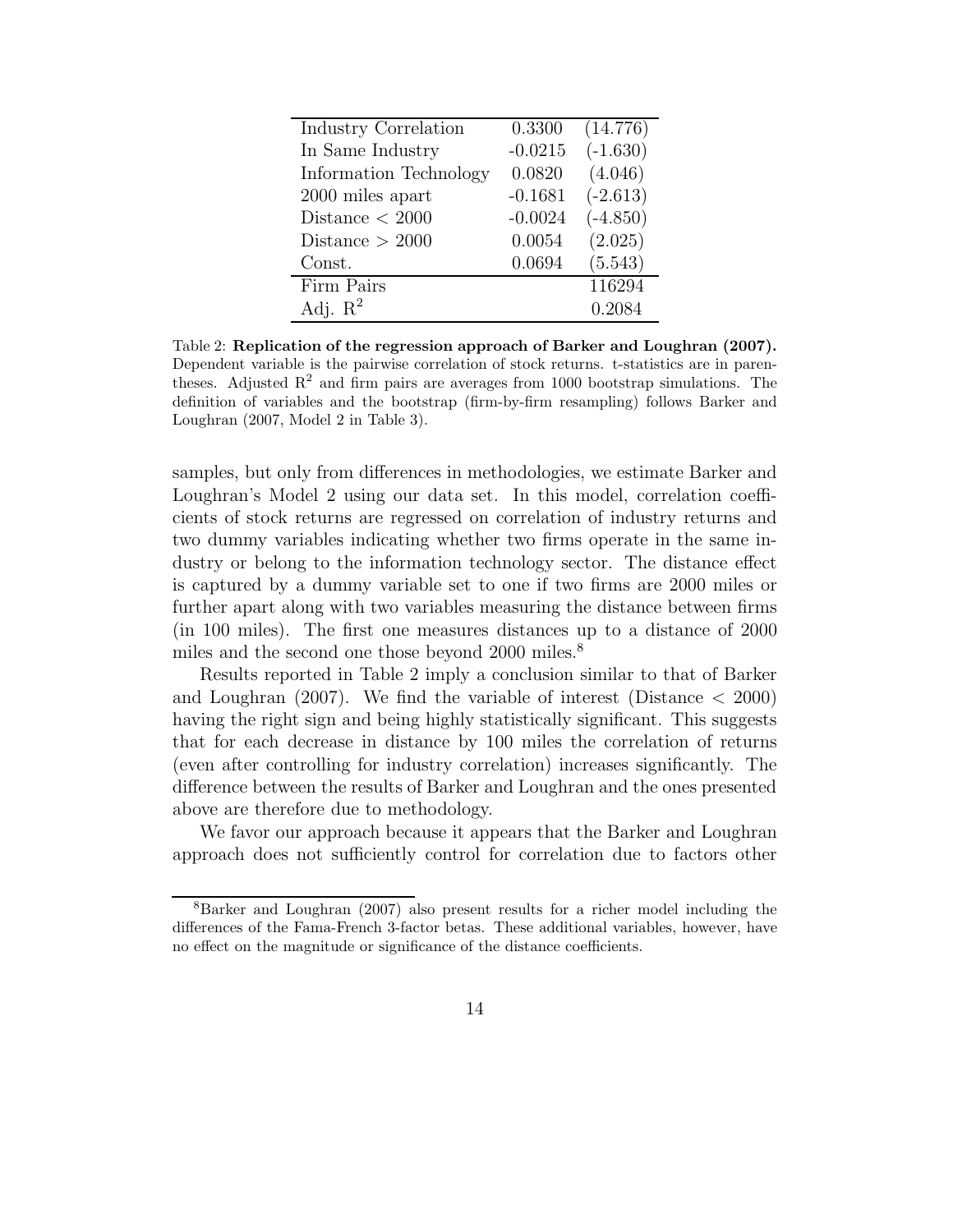than distance. Consider, for example, three firms from the same industry, two of them exhibiting average exposure to industry risk, and one a lower exposure (e.g. because some operations belong to another industry). In the Barker and Loughran model one would implicitly assume that the correlation of these three firms is the same. In our model, differences will be captured through the industry coefficient in the factor regression. Similarly, consider two pairs of firms: the betas of the pair {firm 1, firm 2} are  $\beta_1 = 0.5$  and  $\beta_2 = 1$ , the betas of {firm 3, firm 4} are  $\beta_3 = 1$  and  $\beta_4 = 1.5$ . The beta difference used as an explanatory variable by Barker and Loughran (2007) is the same for each pair  $(\beta_2 - \beta_1 = \beta_4 - \beta_3 = 0.5)$ . However, ceteris paribus, firms 3 and 4 should have a higher correlation than firms 1 and 2 because the covariance that is due to common variation with the market return is  $0.5Var(R_M)$  and  $1.5Var(R_M)$  for pairs {firm 1, firm 2} and {firm 3, firm 4}, respectively.

#### *4.2. Correlation of residual returns – Subsamples*

Previous studies consider the size of headquarter cities (measured by the population number) as a potential factor to influence the relation of distance and stock return correlation. The findings are controversial. Pirinsky and Wang (2006) report that correlation of stock returns is higher in larger cities. Barker and Loughran (2007) draw the opposite conclusion from the observation that the difference in the populations of headquarter cities does not explain correlations.<sup>9</sup>

We control for the size effect by splitting the sample with respect to population and analyzing each subsample separately. More precisely, we classify cities as large if the population number exceeds 100000 inhabitants and as small otherwise. Results from the analysis using the mark correlation function are presented in Figure 4 for each subsample. The results support the findings of Pirinsky and Wang (2006). The correlation of residual stock returns is higher for nearby firms located in large cities (Subfigure (a)) than for nearby firms located in small cities (Subfigure (b)). The regression analysis yields a coefficient of 0.012 with standard errors 0.007 (firm-by-firm resampling) and 0.005 (blockwise resampling) for the dummy variable  $D^{0,50}$  in the

<sup>&</sup>lt;sup>9</sup>The approach chosen by Barker and Loughran (2007) does not distinguish between pairs of small cities and large cities. Consider firms located in two equally sized large and two equally sized small cities. The difference in populations for the large and for the small pair is zero and does not control for the difference between the pairs.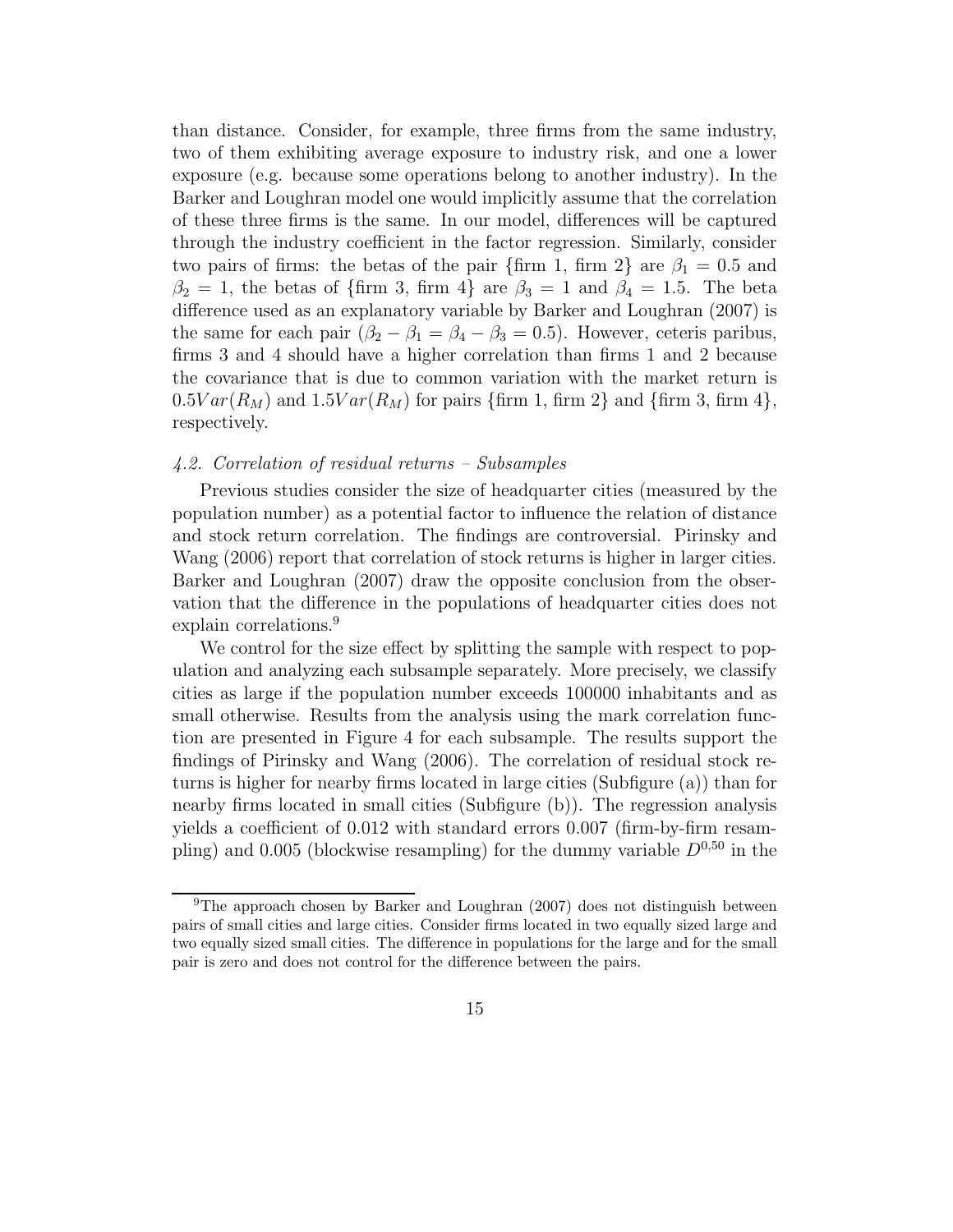

Figure 4: Residual correlation (subsamples). Correlation of residual returns measured by the mark correlation function for firm pairs located in large cities (Subfigure (a)) and small cities (Subfigure (b)). A city is classified as large, if it has more than 100000 inhabitants. Pointwise 95% confidence intervals are shown as dashed lines.

large cities subsample. Whereas in the small cities subsample, the respective coeffiecient is -0.003 with standard errors 0.007 (firm-by-firm resampling) and 0.004 (blockwise resampling). Furthermore, using the mark correlation function, we unexpectedly detect slight, but significant negative correlations for firms located in large cities at a distance larger than 40 miles.

In Figure 5 we present estimates for the mark correlation for subsamples after splitting the sample with respect to time. We consider a sample including returns for the period  $01/2000 - 12/2004$  (this is the time span used by Barker and Loughran (2007)) and a second sample for the period 01/2005 - 12/2008. For both subsamples the results are close to those of the entire sample, with the significance of the proximity of headquarter locations being more pronounced for the later period.

## *4.3. Residual correlations and sentiment over time*

Extant papers favor the view that local information or local exchange generates locally correlated trading patterns because investors have a tendency to hold local stocks (see Pirinsky and Wang, 2006; Barker and Loughran, 2007). This line of argument has not been subject to a rigorous test because data on local events and their impact on trading behavior are difficult to collect. Here, we suggest to examine a time-series implication of the argument. If trading activity of locally focused investors is high, the impact of any local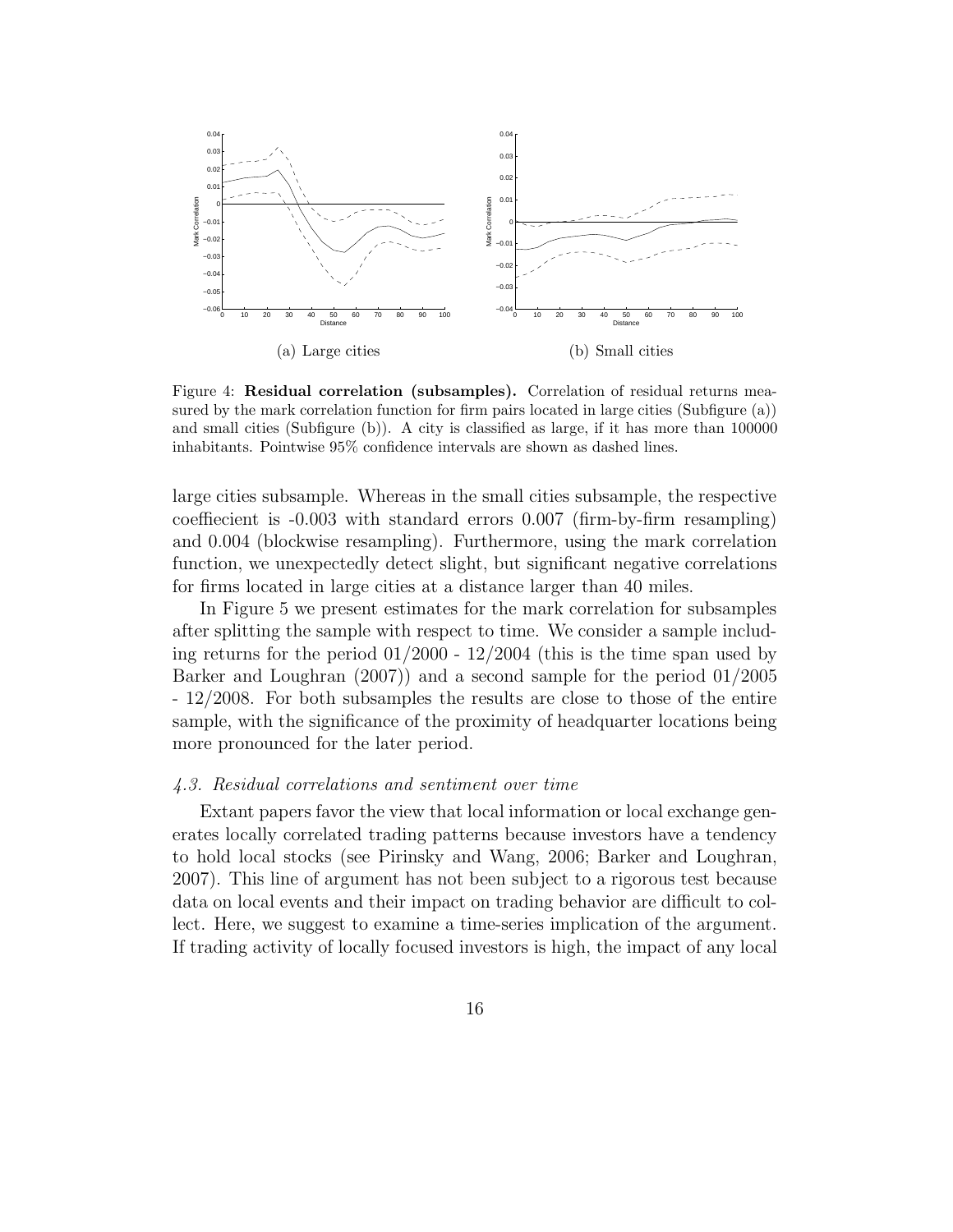

Figure 5: Residual correlation (subsamples). Correlation of residual returns measured by the mark correlation function for subsamples including returns from 01/2000 - 12/2004 (Subfigure (a)) and from 01/2005 - 12/2008 (Subfigure (b)). Pointwise 95% confidence intervals are shown as dashed lines.

event on stock returns can be expected to be high, too. Since locally focused investors are typically associated with people subject to behavioral biases, we use a measure of investor sentiment to proxy their trading activity.

Our hypothesis is therefore that local correlations vary positively with investor sentiment. To quantify the latter, we use the monthly investor sentiment index constructed by Baker and Wurgler (2007). It is available (on Jeffrey Wurgler's website (see Wurgler, 2009)) until December 2005, which means that we can cover 60% of our 2000-2008 sample. To measure monthly intensity of local correlations, we use the mark correlation approach. As described in Section 3.1 it produces a time series of monthly geographical correlations and is therefore well suited to study the time-series behavior of correlations. What is left to determine is how to measure the magnitude of local correlation effects. In Section 4.1 we have seen that correlations are only significant if the distance between firm headquarters is smaller than 50 miles. We therefore suggest to examine the average correlation for all distances smaller than 50 miles, quantified by  $\bar{\kappa}_t^{0,45} = \frac{1}{10}$  $\frac{1}{10} \sum_{i=0}^{9} \kappa_t(5i)$ . This variable is regressed on the contemporaneous sentiment index from Baker and Wurgler (2007). To control for the possibility that sentiment is correlated with general shifts in correlation, we also include the average correlation for distances between 50 and 100 miles  $(\bar{k}_t^{50,100} = \frac{1}{11})$  $\frac{1}{11} \sum_{i=10}^{20} \kappa_t(5i)$ . Estimating the regression with OLS leads to (t-statistics in parentheses):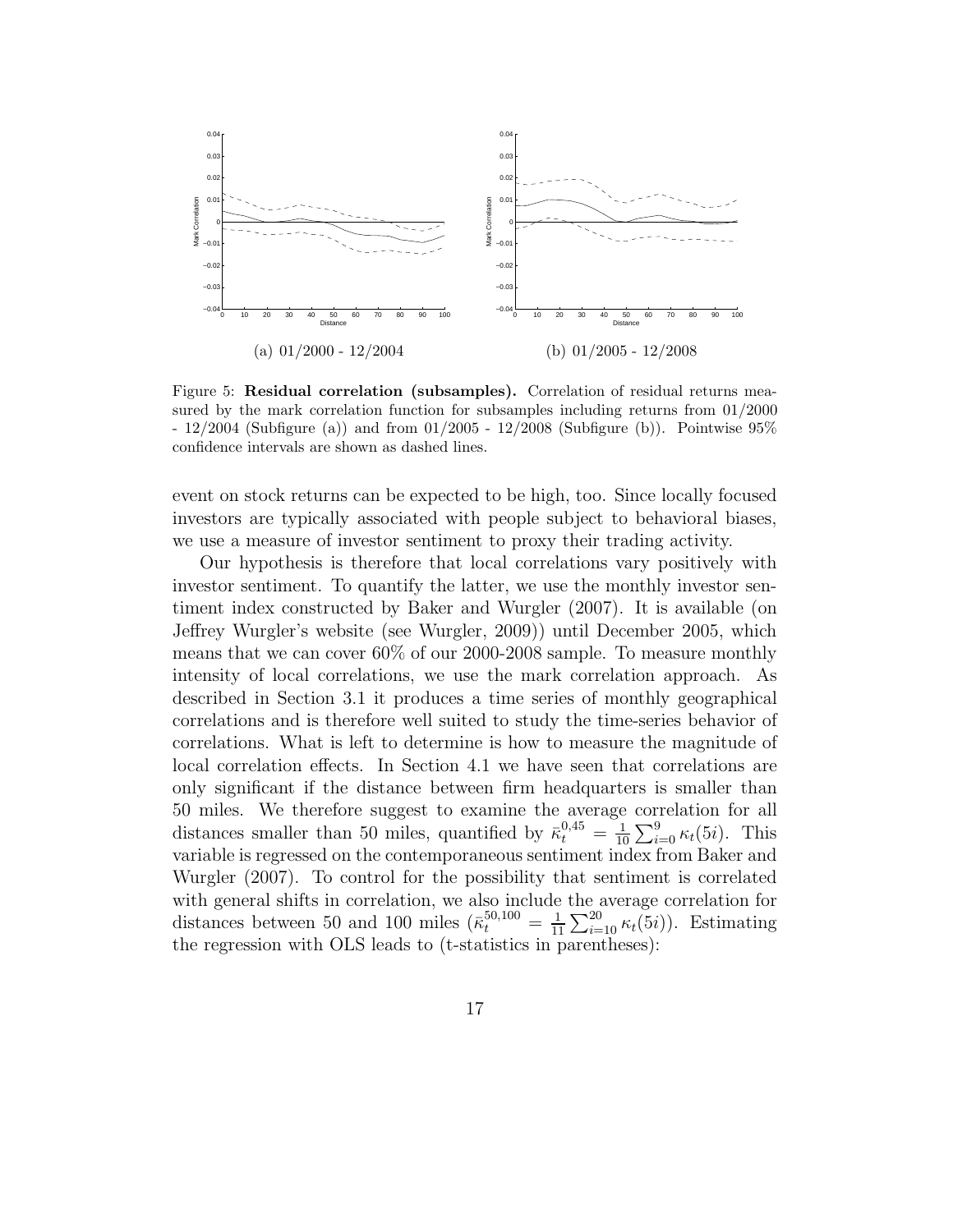$$
\bar{\kappa}_t^{0,45} = 0.003 + 0.007 \text{ Sentiment} + 0.001 \ \bar{\kappa}_t^{50,100}
$$
\n
$$
(1.56) \quad (2.72) \quad (0.01)
$$
\n
$$
N = 72, \text{Adj. } R^2 = 0.073, \text{ DW-statistic} = 2.205
$$

Local correlation does not vary with more distant correlations. It does, however, vary significantly (p-value better than  $1\%$ ) with sentiment. The standard deviation of the sentiment index is 0.79. A two-standard deviation move in sentiment therefore changes average correlation in the 0 to 50 miles range by 0.55 percentage points. While this may appear small, it is just as large as the average correlation in that range (0.56%). Thus, if investor sentiment is very high, local correlation can be expected to be larger than 1%. If sentiment is very low, local correlation approaches zero. This result provides direct support to the behavioral-based explanation of local correlations suggested in the literature.

#### 5. Conclusion

We have analyzed spatial correlations of stock returns for firms included in the S&P 500. We find that geographical distance does not influence stock return correlations once the distance exceeds 50 miles, which contradicts the results of Pirinsky and Wang (2006) and Barker and Loughran (2007). We show that the difference in results is purely methodological, confirming that the choice of research methodology is crucial for examining the effects of distance on stock correlations. Barker and Loughran (2007) criticize the methodology by Pirinsky and Wang (2006) and obtain different results for large firms. We further modify the regression approach by Barker and Loughran (2007) but also suggest an alternative approach from spatial statistics, the mark correlation function. The analysis using the mark correlation function leads to the same conclusions as our modified regression approach and thus strengthens the confidence in the robustness of results.

An advantage of the mark correlation function is that it only needs one cross-section of returns to generate estimates of geographical correlation. We exploit this advantage to examine the time-series behavior of local correlations. We document that the magnitude of local correlation varies with a proxy of investor sentiment, supporting the notion that local correlation is driven by behavioral biases.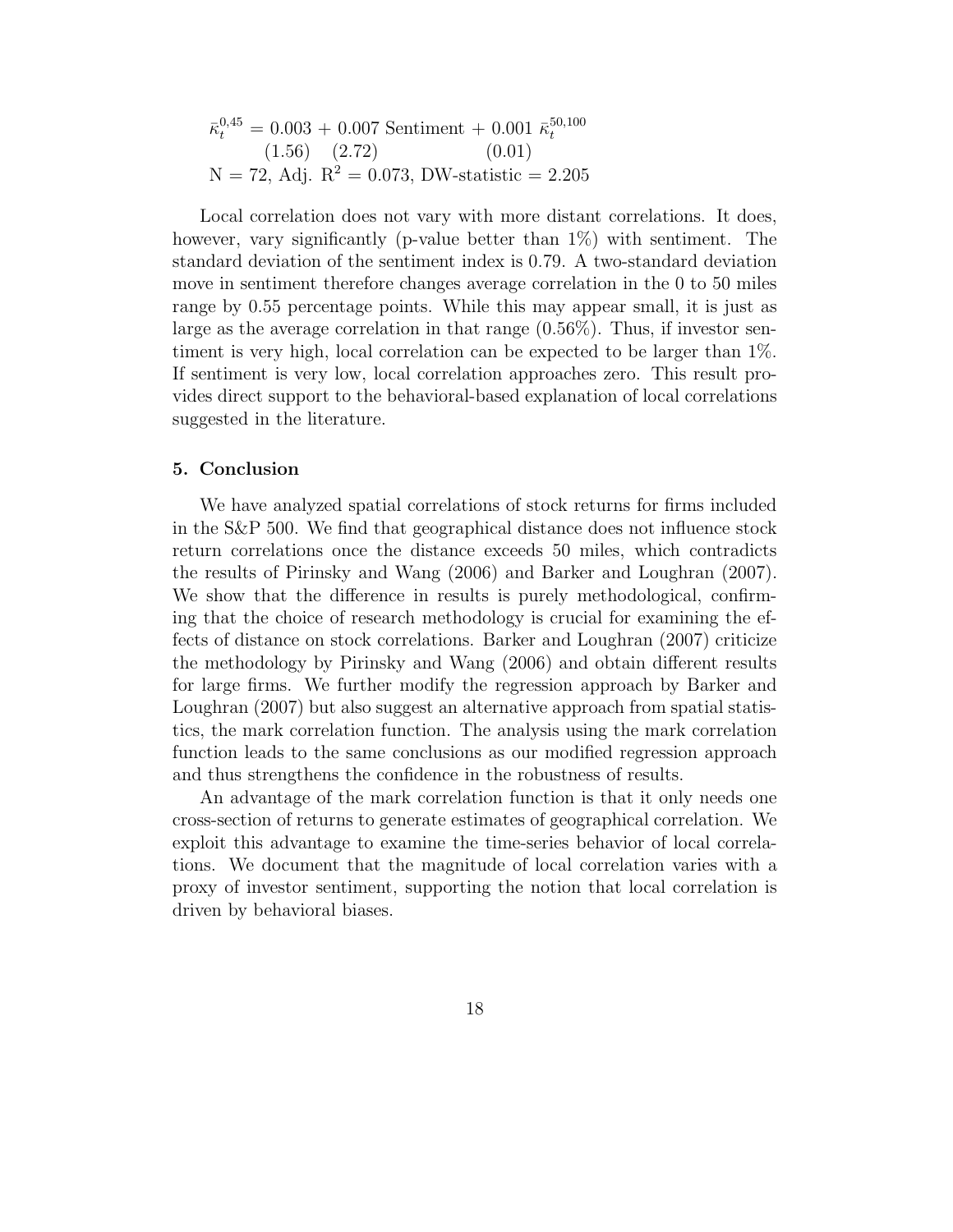#### References

- Baker, M., Wurgler, J., 2007. Investor sentiment in the stock market. Journal of Economic Perspectives 21, 129-151.
- Barber, B.M., Odean, T., 2000. Trading is hazardous to your wealth: the common stock investment performance of individual investors. Journal of Finance 55, 773-806.
- Barker, D., Loughran, T., 2007. The geography of S&P 500 stock returns. Journal of Behavioral Finance 8, 177-190.
- Brockwell, P.J., Davis, R.A., 1991. Time series: theory and methods, 2nd ed. Springer, New York.
- Carhart, M.M., 1997. On persistence in mutual fund performance. Journal of Finance 52, 57-82.
- Coval, J.D., Moskowitz, T.J., 2001. The geography of investment: informed trading and asset prices. Journal of Political Economy 109, 811-841.
- Cressie, N., 1993. Statistics for spatial data. J.Wiley & Sons, New York.
- Eckel, S., Fleischer, F., Grabarnik, P., Schmidt, V., 2008. An investigation of the spatial correlations for relative purchasing power in Baden-Württemberg. Advances in Statistical Analysis 92, 135-152.
- Efron, B., Tibshirani, R.J., 1993. An introduction to the bootstrap. Chapman and Hall, New York.
- Fama, E.F., French, K.R., 1993. Common risk factors in the returns on stocks and bonds. Journal of Financial Economics 33, 3-56.
- Fama, E.F., French K.R., 1997. Industry costs of equity. Journal of Financial Economics 43, 153-193.
- French, K.R., 2009. http://mba.tuck.dartmouth.edu/pages/faculty/ken.french.
- Grinblatt, M., Keloharju, M., 2001. How distance, language, and culture influence stockholdings and trades. Journal of Finance 56, 1053-1073.